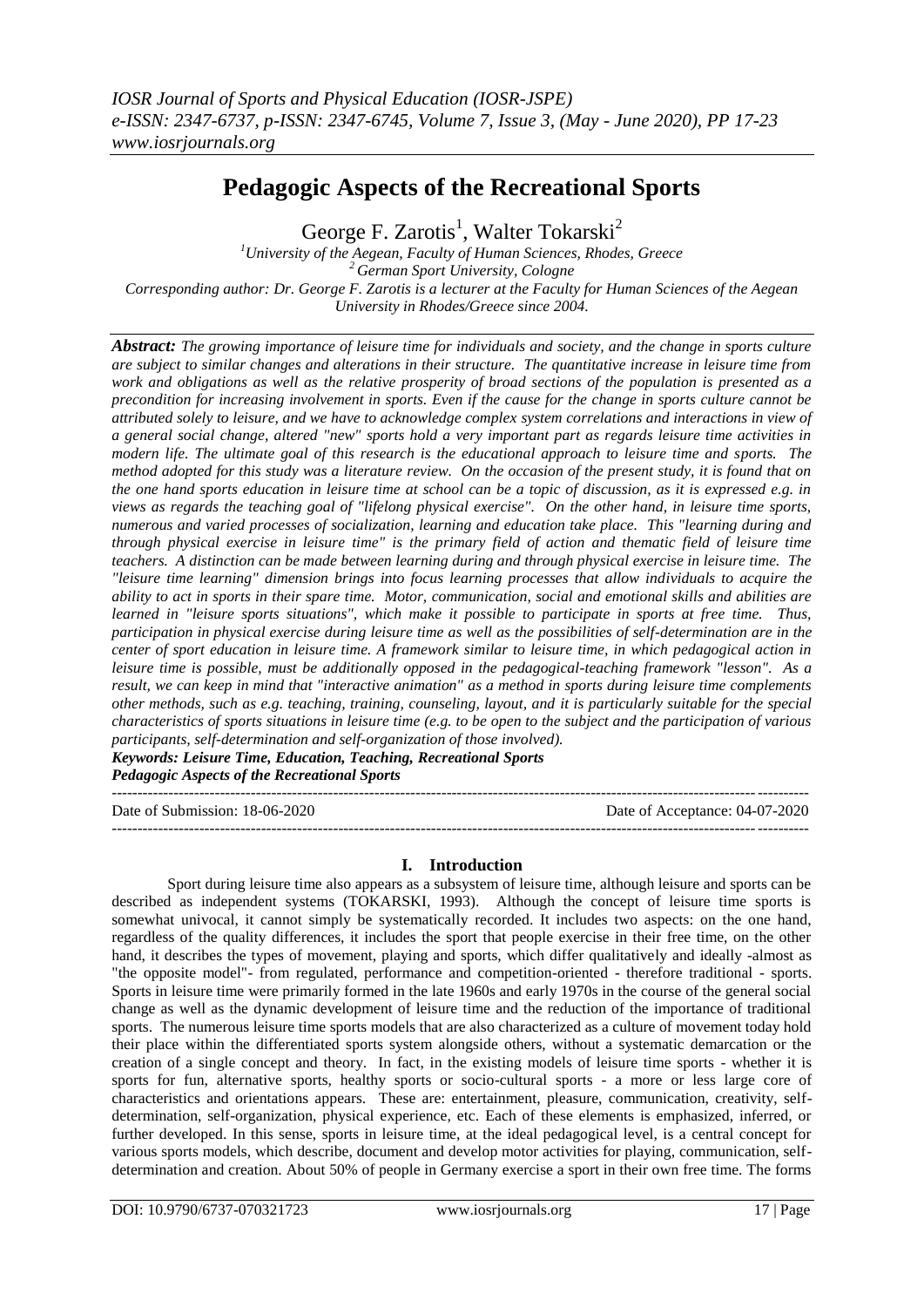of this type of sporting activity, the sports panorama and the perception of sports have changed significantly in the last 30 years. Not only classic sports (e.g. football, basketball, athletics), which are closely linked to the perception of traditional values of performance optimization up to competitive orientation, are united under the new roof of a broader perception of sports (MICHELS & STEINBACH, 1992; HOWAT & ASSAKER, 2016). New forms of movement (e.g. walking, aerobic exercise, fitness training), the so-called modern sports (e.g. Inline-Skating, Snowboarding, Mountain biking), exotic marginal sports (e.g. Sepak Takraw, Tamburello, Lacrosse), extreme sports and adventure sports in nature (e.g. river rafting, canyoning, BASE-Jumping, paragliding) complete the classic sport spectrum (ESCHER, 2000). Technological advances make possible various experiments with and via movement. The sportswear industry, with the help of the media, is creating a sports market, the visible surface of which is constantly changing. If we exclude top and performance sports, and look at everyday sports, then the public's attention is focused more on exotic sporting activities than on motor activities that are quantitatively at the top of the population's physical exercise choices and are not spectacular (football, cycling and swimming). Autonomous, unorganized sports have resulted, among other things, in the individualization and modernization of time patterns. Those who exercise autonomously (e.g. jogging, Inline-Skating, cycling) need infrastructure-framework terms, which are provided by community sports events or by those who offer sports facilities (e.g. public spaces for skating, squares for streetball, swimming in leisure time, multipurpose sports halls, etc.). It should be borne in mind that sports have long been practiced not only in special sports venues (sports fields, sports halls). The new sports culture takes place in parks, squares and streets, in backyards, in old industrial halls, in streets without traffic. The city sports with the so-called "street sports" (e.g. Streetball, Street soccer, Street tennis, but also with Inline-Skating and Skateboarding as an asphalt sport) have created their own forms of physical exercise. In addition to the increasingly new varied sports activities invented, the range of those that offer sports also extends. Although about 28% of the German population is organized in one of the more than 85,000 sports clubs, the sports club has long since lost its unique place in the area of physical exercise. It is not only the wellness centres that, with attractive offers, also determine the sports market. In 1998, 50,000 open tennis courts, 2,800 indoor tennis courts, more than 4,000 badminton facilities, 550 golf courses, 220 ice sports facilities, 200 indoor Go-Kart tracks, 108 areas for paragliding and gliding were counted across Germany, as well as 93 indoor climbing facilities and more than 60 rooms for Skating, which are usually operated by business merchants (DGF, 1998; PAWLOWSKI & BREUER, 2012). Additionally, private sports service providers and modern dance and fitness studios, sports schools of a specific sport (e.g. martial arts schools, ballet schools, equestrian schools), travel sports companies and private coaches must be taken into account. Finally, we must not forget the training institutions (e.g. adult schools, educational bodies) and youth and social work institutions (e.g. facilities for the elderly, youth centers), which regularly organize sporting activities and games in the municipality's programs. The concept of leisure time sports since it was introduced by DIECKERT (1973 and 1974) has been the subject of controversy and has undergone conceptual additions (e.g. widespread sports, daily sports, non-athletic sports) (MICHELS, 1992). On the one hand, to leisure time sports as an idealistic idea can be attributed special quality features of sports. "These are mainly games, communication and creative motor activities that are determined by the individual" (DIECKERT & WOPP, 2001, 289). On the other hand, the concept of physical exercise in leisure time, taking into account the diverse dimensions of leisure and physical exercise, can be used as a single concept of multifaceted and partially contradictory notions of related sports and motor activities within leisure situations in institutions and of non-organized leisure situations.

This sporting activity in leisure time must be separated from sports done for the purpose of profit (JUETTING, 1987), as it is understood according to the principles of the traditional perception of sporting activity in the top sports, where it is commercialized as a sporting element for the media as well as a spectacle (DIGEL, 1986; BATHEN, 2020) and for the acquisition of money (OPASCHOWSKI, 1987). In addition, it includes sports activities, which according to the principles of traditional sporting roles that are oriented towards competition and comparison can also take place in parallel in leisure time, daily and on vacation. Also, sporting and motor activities are an integral part of this physical exercise during leisure time, which, as a consequence of the dynamics of orientation towards good physical condition and health, are associated with obviously primary parameters of action with external orientation (e.g. beauty ideal, health myth, youth ideal) and serve a contributing factor as a background. Therefore, leisure time sports are not exclusively characterized by the element of play, although moments of playing and moments oriented to experiences or fun seem to have a special significance in sports during free time. This systematization makes it possible to further differentiate and state different leisure time exercise models, concepts and intentions of leisure time physical exercise that intersect with each other (e.g. leisure time physical exercise oriented to fun and play, leisure time physical exercise oriented to entertainment, leisure time physical exercise oriented to performance, leisure time physical exercise oriented to health). But it seems doubtful whether a general systematization is desirable and feasible, which could find recognition in scientific operation.WOLF and STEINGRUBE (1994) believe that finding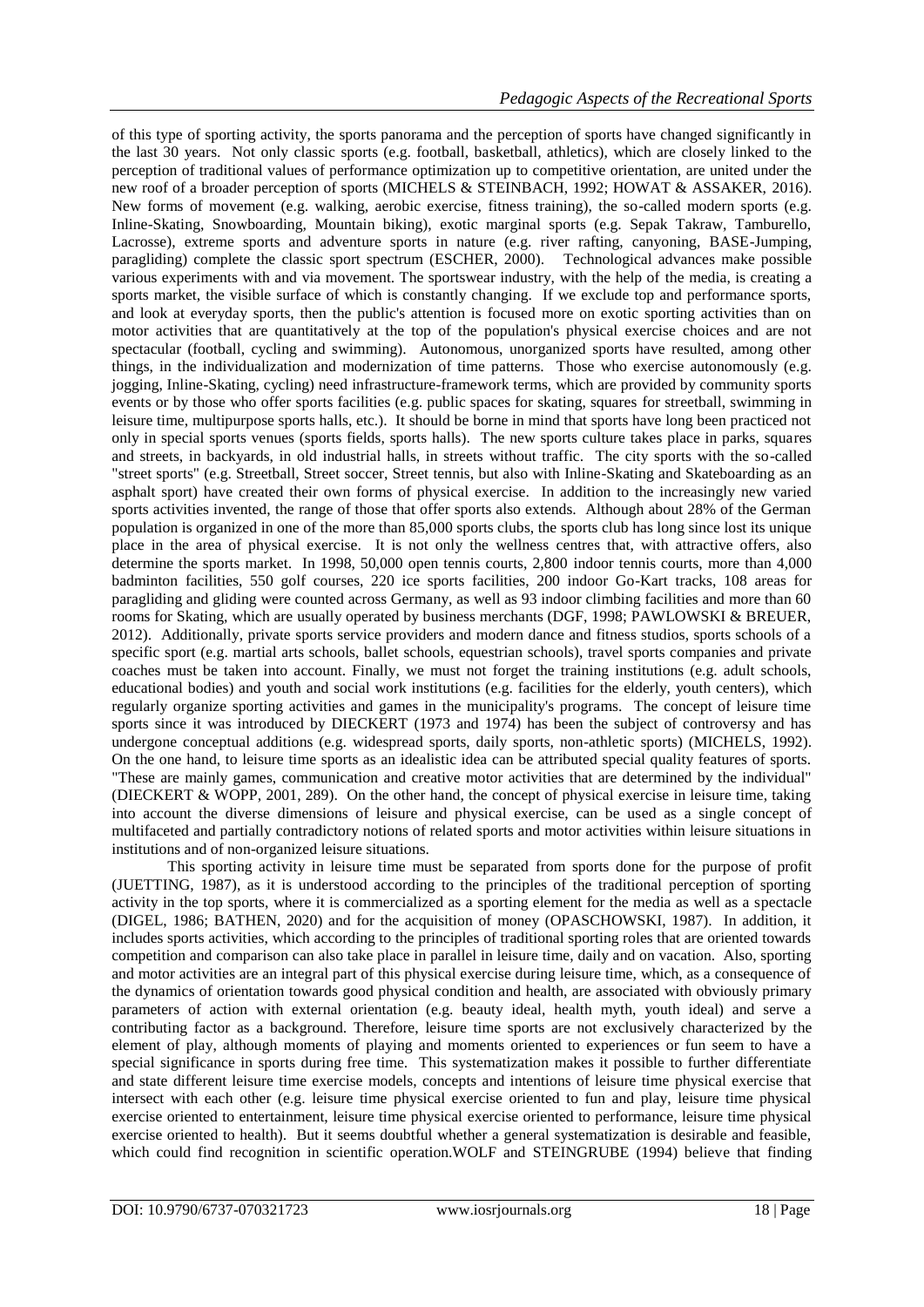solutions that could apply to leisure time sports as a whole is a wrong path and point to the complexity of this phenomenon, which is indicated by the various semantic areas of sports and of the culture of movement.

## **II. Methodology**

The present study is a bibliographical survey study that presents the critical points of existing knowledge about a theoretical approach to the topic of "Pedagogic Aspects of the Recreational Sports". There is no specialized and comprehensive research in this area. This study attempts to fill this gap and may be a useful aid for those who will make similar efforts in the future. The main objective of the bibliographical review is to integrate the study into the "body" of the subject in question. The review of the current study refers to clearly formulated questions and uses systematic and explicit criteria for the critical analysis of a published paper by summarizing, sorting, grouping and comparing.

## **BIBLIOGRAPHIC REVIEW STUDY**

## **Learning process of sports in Leisure Time**

In pedagogical situations, the learning process receives a directed influence, learning is not left to the dynamics of everyday life. On this issue, educators always take a critical view of the learning processes, which are distinguished into two groups, desirable and undesirable. The issue of the learning processes pedagogical value through situations and experiences unavoidably produces a standard conception of social status, learning and education. On the one hand, learning about sports during leisure time at school can be a topic of discussion, as expressed for example in views about school teaching aimed at promoting "lifelong physical exercise". On the other hand, during leisure time sports numerous and varied processes of socialization, learning and education take place. This **"learning during and via leisure time sports"** is the primary field of action and thematic field of leisure time educators. In proportion to the differentiation of Scherler (1994) and based on Dieckert and Wopp (2001) we can distinguish between learning during and via leisure time sports. The "leisure time learning" dimension focuses on learning processes, which allow the person exercising to acquire the ability to act during leisure time sports. During leisure time sports, motor, communication, social and emotional skills are learned, which enable a person to participate and cooperate. Thus, taking part in leisure time sports as well as the selfdetermination possibilities of people exercising are in the centre of leisure time sports Pedagogy. The specific learning areas, the learning contents and objectives are very closely related to the respective action situations and possibly the institutions that create frameworks. For example, specific learning areas are produced by frameworks such as youth work, work in sports clubs, outdoor training centres, adult education, cultural work, etc. In the practice of leisure time sports Pedagogy, the pedagogical frameworks of the respective specific fields of action must always be linked to the proposals of leisure time sports Pedagogy. These complementary fields of leisure time sports Pedagogy are, among others, Pedagogy of experiences and games, cultural and artistic Pedagogy, pedagogical ideas of youth work and assistance to young people, suggestions and models of health education and training. The **"learning via leisure time sports"** dimension is about acquiring skills in areas of life that are beyond leisure time sports. For example, skills of social and creative action, which can or should be transferred and applied to other areas of life. So, for instance, the social and communication skills picked up while managing a leisure time sports team influence the cooperation between a company's employees. Proof of such transferred performance of learning belongs to the most difficult and hitherto unproven empirical research fields of leisure time sports. Since independent goals have been formulated concerning leisure time Pedagogy and refer to sports, for example, the acquisition of time management skills, these can also be a topic of discussion as learning dimensions during and via sports ("leisure time learning during and via sports"). Besides, these learning processes can, on the one hand, refer to the field of sports (e.g. the application of time management skills to sports) or on the other hand be transferred to other areas of life (e.g. the application of time management skills in professional situations).

#### **Dialogical relationship between leisure time sports Pedagogy and Didactics**

The model side of Pedagogy is precarious concerning the educator's action during leisure time sports because the organizational forms are subject to evaluation, especially related to the subject's independent forms of action. Independence, as the ability to determine one's actions and manage one's time, is projected as a dominant characteristic of humans, when it is described from the perspective of leisure time's meaning (OPASCHOWSKI, 1993; DOHMEN, 2002). This also applies to leisure time sports, during which recreation, experience, adventure, health and other meaningful activities must take place and which are associated with independent action. Therefore, the "pedagogization" of leisure time sports demands action, which, on the one hand, is proportionate to the interests, the desires and the needs of the person exercising sports during leisure time and on the other hand allows the educator to make autonomous evaluations and assessments. Consequently, Pedagogy of leisure time sports can be successfully applied only as a dialogical process. Thus, it is not up to pedagogical review whether the leisure time educator is independent or not. Instead, he/she works in fields of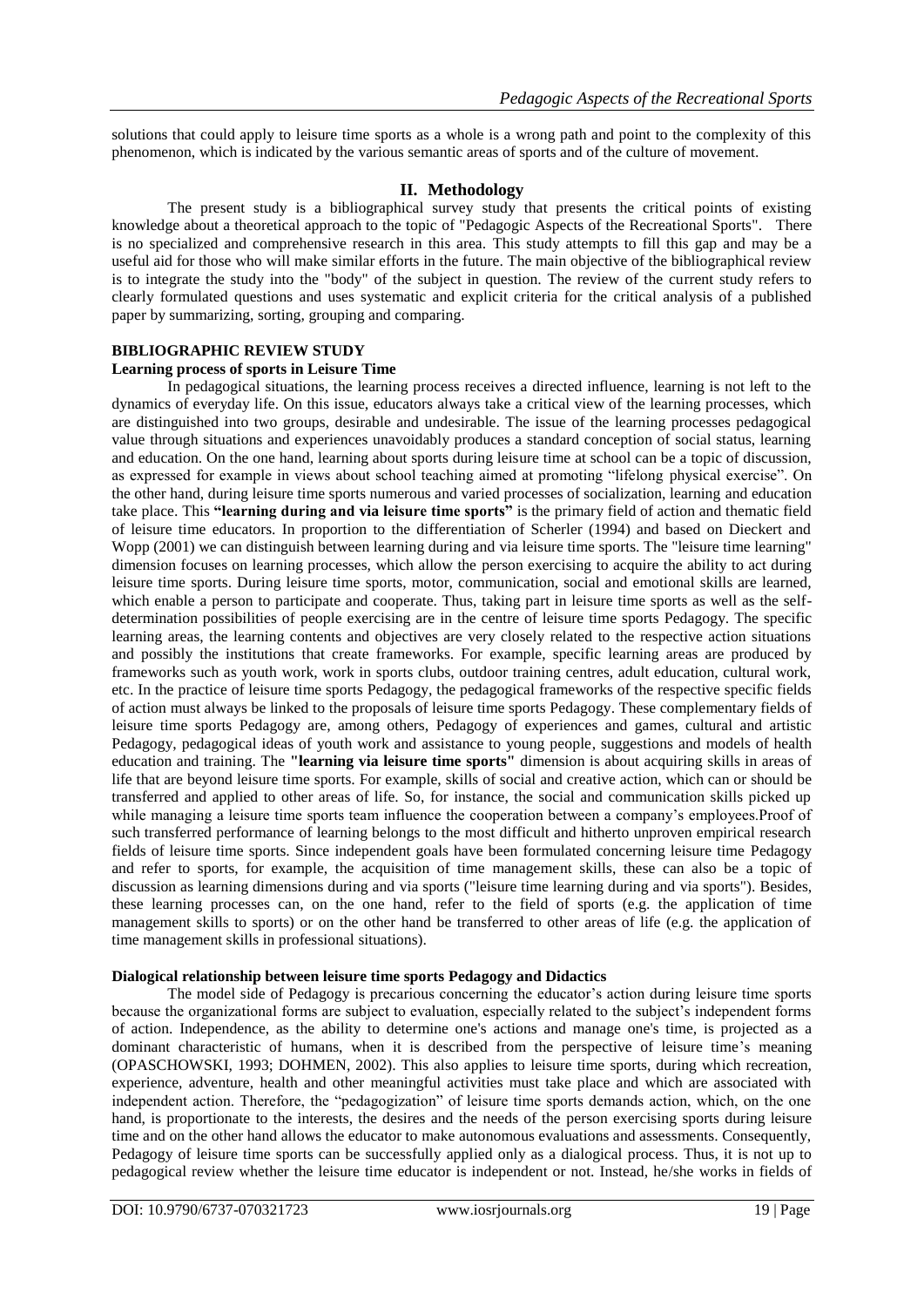action, where the independence of the person exercising is essential and to this effect, pedagogical situations can be autonomously withdrawn if his/her needs are not respected. Leisure time can be documented as learning time (FROMME, 1985. FISCHER, 2003) only based on a broad concept of learning, which includes independent processes of socialization and education. In this perspective, the leisure time sports educator appears, among other things, as a "socialization educator", who "mixes" in practical areas of independent learning during leisure time sports, perceived as private spheres of everyday life. This peculiarity of the pedagogical field of action requires a reformulation of pedagogical action depending on leisure time and sports, which is difficult to attempt. This is especially true if leisure time situations are the subject of pedagogical analysis, ideas and forms of action, which have not been institutionalized as learning areas (e.g. vacations and sports in the surroundings, social situations during leisure time, outdoor parties with games and sports, public parks for leisure time sports, swimming pools and wellness meetings). Pedagogical directions in leisure time sports should be formed differently to hold back or challenge depending on the unique dynamics of each situation. Respectively, the leisure time sports educators' methodical abilities of action must be shaped in various ways, so that they can react to different situational requirements with different methods. Pedagogically organized learning situations in leisure time sports or education-oriented situations (e.g. classes in educational institutions, club offers, educational trips, political education) make it possible, even as a trend, to implement traditional pedagogical and methodical ideas, even though their validity raises debate and their ideas need to be changed. To have a pedagogical effect on action-oriented activities, which are not defined by the participating athletes as "learning situations", another conception of Pedagogy is needed, as it is expressed in pedagogical ideas that are oriented towards learning.In leisure time sports, action can only be an offer, a service for action and learning during leisure time sports (ZAROTIS et al., 2011).

#### **Methodical proposals for leisure time sports**

According to sports Didactics design ideas, the educator first selects the goal and the content of a future learning process referring to it, and then decides on the appropriate method. These deductive teaching processes, that determine respective methods, dominated by goals and content, are necessary and appropriate for leisure time sports (e.g. training for good physical condition oriented to health, training situations oriented to widespread sports). But already in numerous discussions about leisure time sports, deciding on goals and content is a dialogical process and requires leisure time sports educators, as a rule, to openly plan learning situations during leisure time sports (inductive Didactics). Leisure time sports educators face numerous different conditions, contents and goals. Therefore, in addition to suitable material (e.g. for a specific sport), they must possess as wide a range of methods as possible. Based on the categories of pedagogical action by GIESECKE (1989), the following basic methodical principles can be named first:

## **Teaching**

Leisure time sports educators must be able to form clear learning and training situations. These situations often, at least temporarily, have a stable thematic framework and focus on the learning objective (e.g. learning acrobatic skills in a circus pedagogical institution). A *profession* includes the characteristic knowledge and skills intended for livelihood, as well as the required experiences and work facilities that merge into a typical combination, through which the individual contributes to the creation of the national economy. Similar occupations in the nomenclature of the Federal Institution are summarized in one *professional field*, while all professional fields together constitute a field of activity. The *leisure time field of activity* contains the professional fields of sports, tourism, health, art, culture and multimedia, including the professions of the entertainment industry. *Professionalism* expresses the quality of action in a profession and is associated with increasing the level of demands and services of the profession. The growing scope of the leisure time field of activity and its division into various professional fields has led to the development of potentially formal qualifications. In addition to the large number of extracurricular studies leading to a professional degree, from aerobics instructor, choreographer, leisure time consultant, travel manager, family assistant, health coach, museum administrator to networks administrator, today a whole series of university and higher education diplomas has been created, that is taken into account in current and future developments (Federal Labour Foundation 1998).

#### **•Information and advice**

Information and counselling methods can be applied to support independent action in leisure time sports situations. As a rule, people that exercise sports in leisure time seek this kind of information and advice. This demand can be met either by suitably formed means of providing information and advice or by supplying personalized information and advice, e.g. to regulate training. In the early 50ies, in the USA, and the early 80ies, in Germany, a new occupational field appeared in leisure time: leisure time counselling can be defined as an auxiliary process that should facilitate the individual's interpretive and emotional changes and/or those based on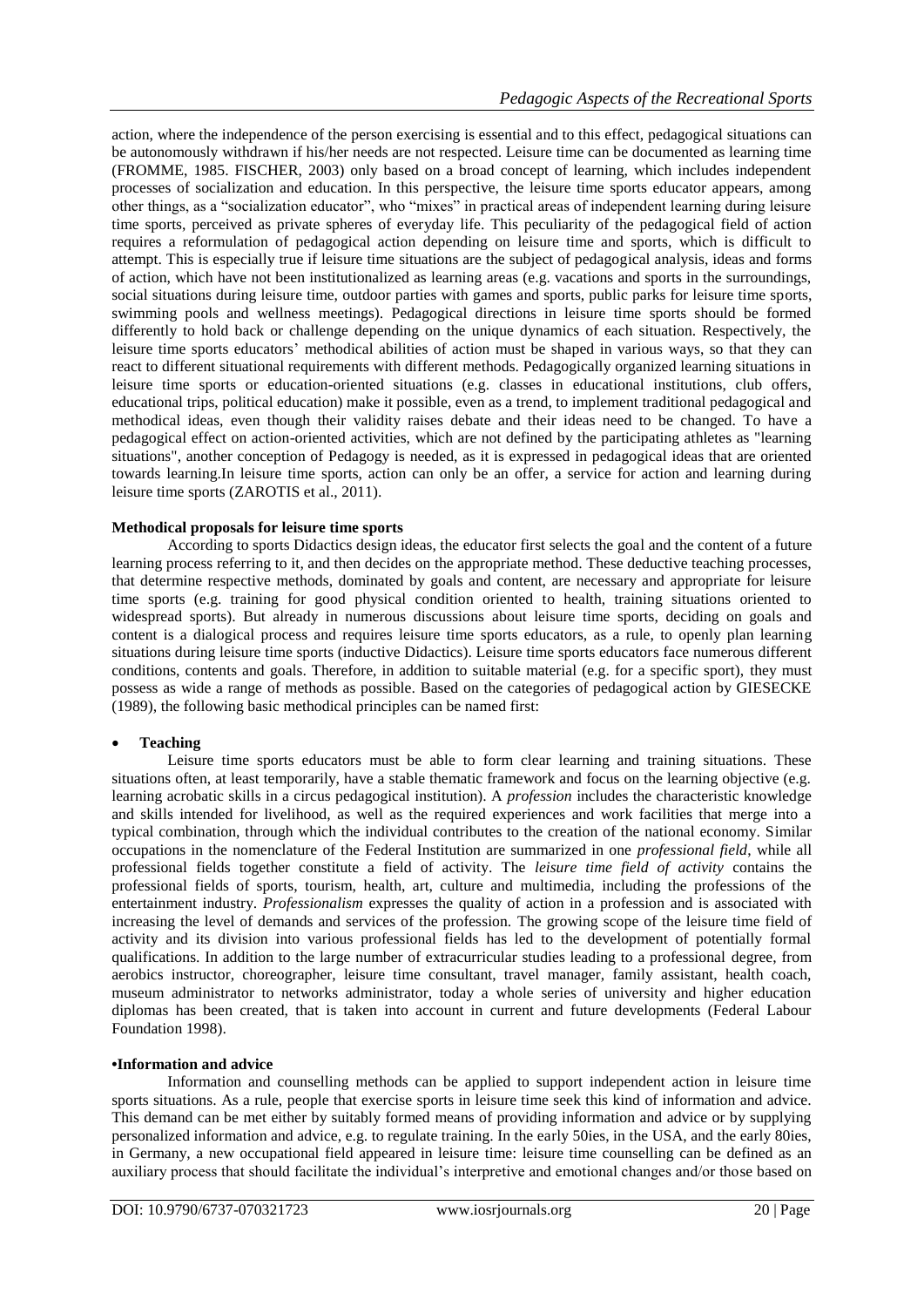behaviour. The goal is to feel good during leisure time. According to Giesecke (1989), in addition to teaching, informing, organizing and encouraging, counselling is one of the basic principles of pedagogical action (of leisure time). Internationally, the best-known model of counselling for leisure time is McDowell's (1976) idea, which contains three principles. These are:

1. Counselling about leisure time resources (resource guidance service). The goal is to inform about leisure time opportunities as well as identify and clarify the individual's interests and desires.

2. Counselling about developing a lifestyle (lifestyle development education service). The objective is to examine the relationship between leisure time structuring and the individual's lifestyle and find sufficient opportunities for leisure time.

3. Providing leisure time therapeutic advice (therapeutic medical service). The aim is to assess leisure time opportunities taking into consideration a person's mental and/or social impairment.

The proliferation of leisure time counselling has led to the creation of new professions, such as the profession of the animator. In today's service society, leisure time counselling is becoming increasingly important.

#### *Layout*

The terms-framework of leisure time sports situations are formed and regulated from a pedagogical point of view. Thus, with suitable materials and facilities in the area, sports opportunities can be prepared that "provoke" and motivate for certain activities.

## **Animation**

Whoever animates people in leisure time situations provides incentives for activities and learning opportunities contained in them, and gives clear incentives and advice. It is not about constantly controlling leisure time activities by focusing on managing them. To incentivize the participants one needs to provide them a high degree of self-determination and self-organization. Often, the leisure time educator acts as a participant or an observer. Regarding applying ideas from school sports to leisure time sports, the proposals and methods by the course of open sports are offered in particular (KURZ, 1989). Equally important is the so-called "teachersupported learning" (WOPP, 1989), where the educator uses various ways to motivate in learning situations, without making "kinetic suggestions". "Modelled Learning" has the appropriate methodical position and is associated with elements of arrangement and animation. Brehm (1989) presents another interesting proposition. It is about learning the so-called "open skills" in sports. In addition to these basic methodical propositions, specific methods from the respective areas of content and institutional frameworks (e.g. methodical propositions of experiential Pedagogy such as *The Mountain speaks by themselves*, O*utward Bound Plus*) should be included in leisure time sports. Numerous models and animation proposals have been developed in Germany since the early 1970s (MICHELS, 1996).Thus, animation, within this methodical scope, must be especially emphasized as a key element/example of leisure time Pedagogy and described in more detail. Animation has been a central concept behind the creation of the idea and the theory of leisure time science, since the 70ies. It includes a range of *general concept definitions*, where all activities based on leisure time Psychology and Pedagogy can be considered animation, even *narrower concept definitions*, associated with a specific form of actions in certain leisure time situations. A general feature of this animation spectrum is the orientation to open situations, which aim at the autonomy and self-realization of the individual. *In a broader sense,* a*nimation* includes all the activities, measures and interventions aimed at fulfilling certain leisure time functions (emancipation, autonomous action, self-realization, pleasure, communication, creativity, etc.). In this sense, animation is an exhaustive description of activity and ability in the professional field of leisure time and can refer to different levels of practice (micro-, macro- and mega-level) and different social (political, economic, social, cultural, pedagogical) subsystems. In models using this broad concept, animation is understood as a comprehensive concept for interventions in widely used leisure time cultural work or as cultural and social work, all of which aim to improve mental, physical and social conditions of life. Characteristic of this perception of animation is that it is not exclusively adapted to micro-social dimensions, but refers to more levels (multilevel animation model) and to various areas of human action or systems of social correlation (e.g. culture, politics, Pedagogy etc.). The ideas and theories in this field are based on the dichotomy between society and the individual. On the contrary, animation in the narrowest sense refers to a specific level of action and interaction and includes the formation and influence of material and social environmental factors on the experience and behaviour of individuals and social groups. At this point, some very qualitative characteristics (e.g. motivation potential and demand character, experience content, non-commitment, action orientation) play an important role in terms of methodical action and its effectiveness that differentiates the animating method from other methods. So animation in this narrower sense is mainly method-oriented, that is, it focuses on the possible path to a goal or the possible ways of transmitting specific content. The relevant proposals in the current literature do not follow a single definition of animation as a method; the methodical features of animation are very strongly defined by the respective thematic field (theatre, sports, dance, music, social work, tourism, etc.). Besides recommending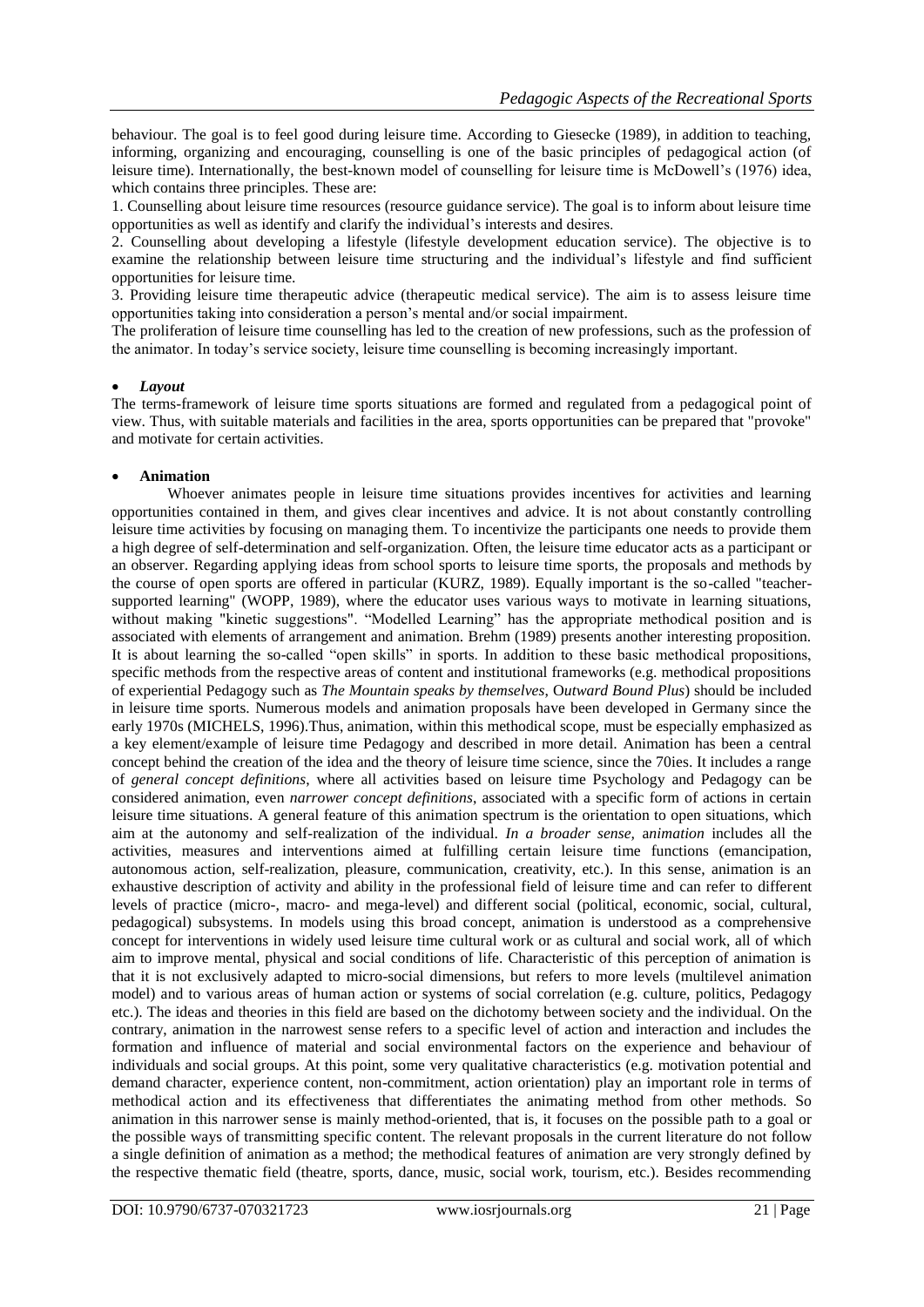the creation of "purpose-medium relations", the following methods are mentioned: "testing and correction", "improvisation", "change of the meaning of situations" and even "free expression". Therefore, animation as a method becomes a flexible process, which reacts to the specific interests and desires of the participants and thus takes into account emotional aspects as well as aspects of perceptions referring to behaviour. In the early 80ies, the concept of animation was also used in discussions about Sports Science. Animation was to become a key concept in leisure time and widespread sports (KROEGER, 1988). Despite numerous efforts, however, the concept of animation has not been able to be imposed on sports. The concept of "sports animation" on the one hand is mainly related to encouraging people to move during vacation sports - the creation of a sportspedagogical theory of tourism is just beginning. On the other hand, animation is particularly associated with movement in sports games and Opaschowski's (1987) ideas of leisure time Pedagogy. Therefore, the acceptance of the "concept of animation" in sports is limited to a few proposals of the scientific theory of leisure time, the creation of the concept of animation in sports science has not been developed enough. The diversity of the concept, the performance and the weaknesses of various ideas and models of animation in the science of leisure time have even led Sperle (1990) to the conclusion that the concept of animation today is only a transitional stage in sports. This statement confirms the finding that although animation has been used in various discussions of sports science, it has been lost in the course of further development due to the fact that the concept was unclear (e.g. in relation to outdoor learning ideas, measures for the development of widespread sports, ideas for games), (ZAROTIS et al., 2011).

## **III. Conclusion**

The analysis of today's overall presentations of Sports Pedagogy does not show any systematic connection with the Pedagogy of leisure time. Leisure time as a reference point for the creation of the theory of Sports Pedagogy has been, more or less in detail, a topic of discussion since the early 1960s (LAGING, 2001). However, it is preferably focused on school subjects and on training situations of widespread sports. Individual studies, which focus on the so-called "extracurricular sector" of sports and thus address similar issues such as "health education" (SCHULZ, 1991), "intercultural learning" (ERDMANN, 1999), "sports pedagogy" (PASCHE, 2001), seem to be more common in discussion today. Studies that explicitly refer to leisure time, such as e.g. those that deal with "leisure time education in sports and via sports" (DIECKERT &WOPP, 2001) even today they are rather an exception. The course that is oriented to leisure time, and referring to sports during leisure time, formulates content, methods and objectives which refer to leisure time, must be separated from the creation of pedagogical-didactic theories and ideas, which themselves have as their subject the pedagogical action in leisure situations. With Sports Didactics as a Physical Education Course at school, practical fields of sport, which are important and affect behaviour in other areas of public life, escape the teaching eye: e.g. "physical exercise in extracurricular training and performance centers, physical exercise and healthcare departments in public and private service providers and educational institutions, as well as sports and mobility offers for treatment and rehabilitation" (HOELTER, 1992, 133). The creation of a sports pedagogical and a sports teaching theory of sporting and motor activities during the holidays is also missing in sports science, as well as the creation of a theory that refers to physical exercise and kinetic offerings in everyday leisure time situations and in leisure time situations. Michels lately (1996) developed proposals for an "animated interactive method" as regards sports in leisure time. "Interactive animation" as a method in sports during leisure time complements other methods, such as e.g. teaching, training, counseling, layout, and is particularly suitable for the special characteristics of sports situations during leisure time (e.g. to be open to the subject and the participation of various participants, self-determination and self-organization of people exercising sports).

#### **References**

- [1]. **Bathen, D. (2020):**Neue Wege im Sport Auswirkungen des gesellschaftlichen Wandels auf Sport und Sportvereine.
- [2]. **Brehm, W. (1989):** Wie lehrt man offene Fertigkeiten? In: Bielefelder Sportpaedagogen (Hrsg.): Methoden im Sportunterricht. Ein Lehrbuch in 13 Lektionen. Schorndorf: Hofmann, 43 - 56.
- [3]. **Bundesanstalt fuer Arbeit (1998):** Klassifizierung der Berufe. Nuernberg 1980, IST-Institut fuer Sport, Freizeit und Touristik: Arbeitgeber Freizeit. Aktuelle Berufe fuer den Markt der Zukunft. Duesseldorf: Selbstverlag.
- [4]. **DGF – Deutsche Gesellschaft fuer Freizeit (1998):** Freizeit in Deutschland '98. Erkrath: Selbstverlag.
- [5]. **Dieckert, J. (1973):** Freizeitsport versus Leistungssport. In: F. Grube & M. Richter (Hrsg.): Leistungssport in der Erfolgsgesellschaft. Hamburg: Hoffmann & Campe, 147 - 168.
- [6]. **Dieckert, J., (1974):** Eigenarten des Freizeitsports. In: Dieckert, J. (Hrsg.): Freizeitsport Aufgabe und Chance fuer jedermann. Duesseldorf: Bertelsmann Universitaetsverlag, 67 - 82.
- [7]. **Dieckert, J., &Wopp, C. (2001):** Freizeiterziehung im und durch Sport. In: H. Haag& A. Hummel,(Hrsg.): Handbuch der Sportpaedagogik. Schorndorf: Hofmann, 287 - 293.
- [8]. **Digel, H. (1986):** Ueber den Wandel der Werte in Gesellschaft, Freizeit und Sport. In: DSB (Hrsg.): Die Zukunft des Sports. Schorndorf:Hofmann, 14 - 43.
- [9]. **Dohmen, G. (2002):**Informelles Lernen in der Freizeit. Spektrum Freizeit, 24(1),18-27.
- [10]. **Erdmann, R. (Hrsg.) (1999):** Interkulturelle Bewegungserziehung im Sport. Brennpunkte der Sportwissenschaft, 19. Sankt Augustin: Academia.